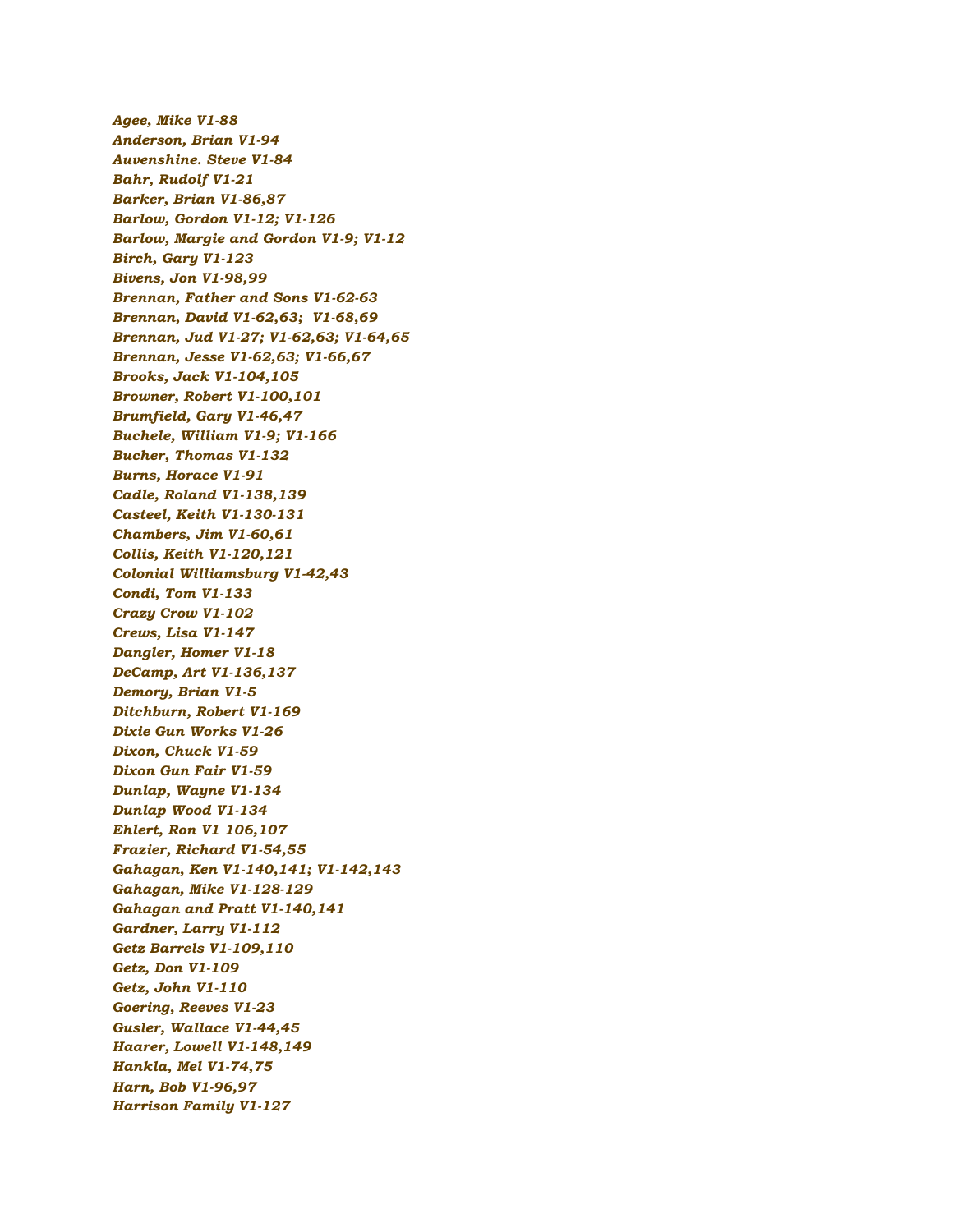*Harrison, Freddie V1-127 Harrison Wood V1-127 Hash, Jim V1-111 Haugh, Jack V1-168 Horne, Bruce V1-93 Hoskins, Gayle Porter V1-7 House Brothers V1-32 House, Frank V1-32, V1-36,37 House, Lally and Frank V1-40,41 House, Hershel V1-32, V1-34,35 House, Lally V1-38,39 House, John VI-32, V1-33 Hughes, David V1-108 Hyatt, George V1-7 Johnston, LaDow Keeler, Roy V1-27 Kemper, Marvin V1-114,115 Kirkland, Turner V1-26 Lanning, Earl V1-28,29 Large Barrels V1-20 Large, William V1-20 Laubach, Jon V1-48,49 Lott, George V1-116 Mandarino, Lamont V1-122 Martin, Hacker V1-13; V1-14,15 Miller, Charlie V1-89 Miller, Fred V1-113 Mills, Joe V1-118 Nechasin V1-41 Paris Barrels V1-25 Paris, Robert V1-25 Parker, Celeste V1-151 Parker, Jim V1-152,153 Parker, Louis V1-154-155 Pierce III, Hill V1-124,125 Pine, Ray VI-117 Pippert, Carl V1-92 Pratt, Ian v1-140,141; V1-144,145 Pratt, Mary Ellen V1-146 Ramsbottom, Rachel V1-9 Rase, David V1-150 Reddick Family V1-102 Reed, Herman V1-90 Riley, Fred V1-13, V1-19 Roller Locks V1-25 Roller, Robert V1-25 Sandy, Allan V1-82,83 Scott, Joe V1-118 Scott, Joe V1-160,161 Scott Ken V1-158,159 Scott, Ron V1-78,79*